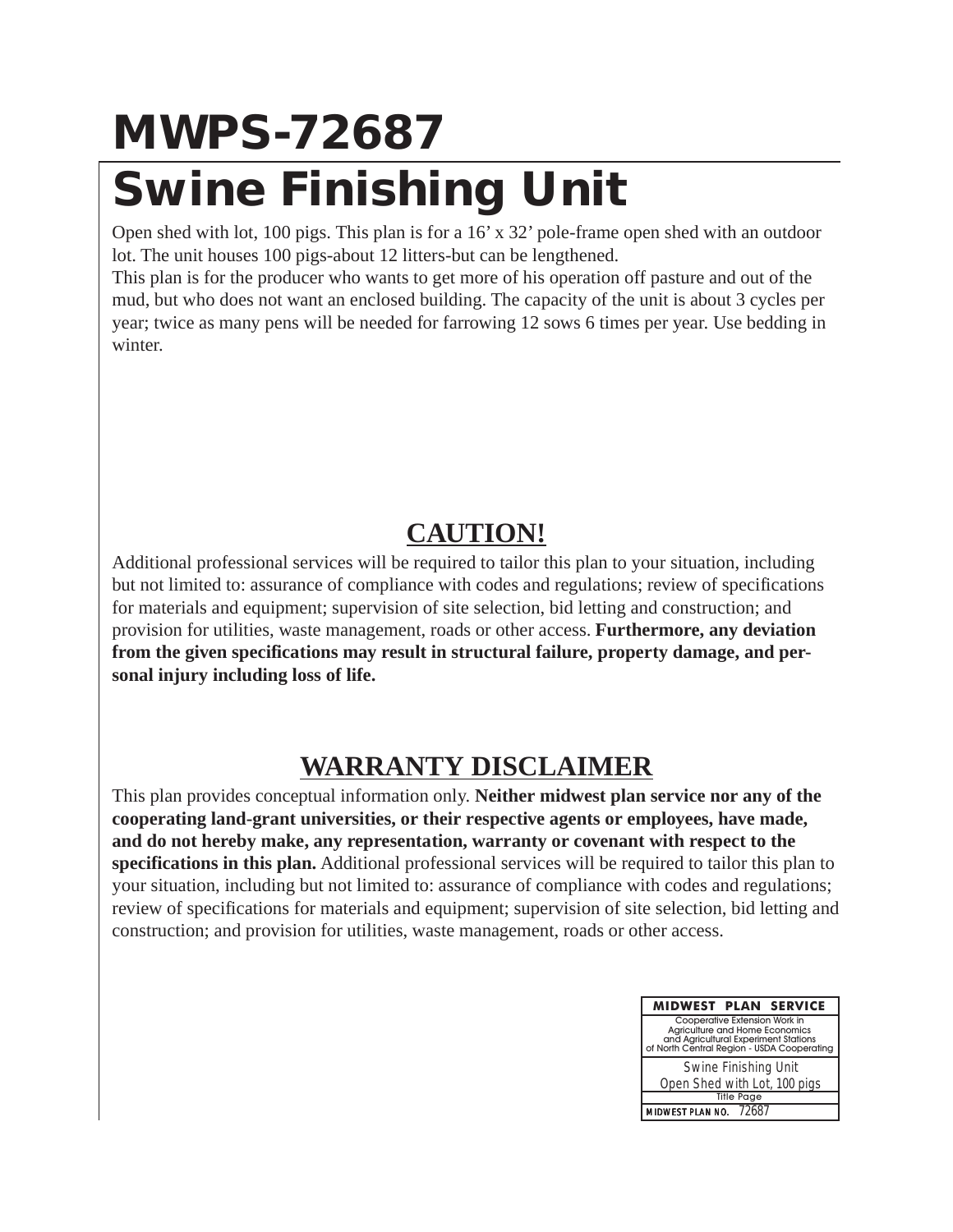Although many variations are successful, the following<br>following expectly for some extra action systems. Plan building expectly for some extra action as<br>seense by the section of the section of the section of the form of<br>t system **DWD** Building space and production cycles. Especially if more than the length of building shown is built, the manure alley gets too deep and the sep from the feed flow and the manure alley gets of the sep Shope floors down to the manure alley to remove rainwater and melting snow from the feed floor. Side slope the manure alley to drain toward the manure. Floor Slopes and Building Construction times per year. Use bedding in winter.<br>Locate the unit where surface drainage can be<br>channeled away. Runoff from the lot muss not pollute more of his operation off pasture and out of the rind, more of the operation of pasture and out of the rind, capacity of the unit is about 2 cycles per years two as a many pens will, be needed for farrowing 12 sows 6 many This plan is for a 15° x 32' pole-frame open shed with plan is for a 15° x 32' pole-frame open shed with the spectrum of the propenent of  $\sim$  12° and 12° and 12° and 12° and 12° and 12° and 12° and 12° and 12° and 12° an añezos the feeder Plan MWPS-72687<br>SWNKE FINISHING UNIT such as a settling basin or a serpentine infiltration Open Shed with Lot, 100 Pigs waterway. Either b. Slope the centre those about  $\mathbb{N}^*$ . per food of Floor Player (i.e. the the centre that is the centre of  $\mathbb{N}^*$  of  $\mathbb{N}^*$  and  $\mathbb{N}^*$  between  $\mathbb{N}^*$  the centre of  $\mathbb{N}^*$  of  $\mathbb{N}^*$  and  $\mathbb{N}$ Therefore. this plan recommends a double-slope Note the concrete curb to deflect drainage around p. ă Ļ. a) Movie sows and Inters to sow-pig nursing permit permit of the state of depending on how sconting permit stalls are needed for the mext that over the partition walls,<br>function and the state of the state of the state of the drained off. The runoff can<br>invariant the drained off. The runoff can<br>couse pollution: provide for approved discouse Move the partition walls of uniform height. For the roof to be horizontal, increase the height of the lumber, and physioal framing doors is level so that uniform doors and frame doors is level so that uniform doors and frame term value from  $16^{\circ}$  high out the light of the fluctuation of the fluctuation of the fluctuation of  $\sim$ The building is level, or borizontal, but the foors slope to one end. lesod The top of the rear wall under the ventilation install an approved disposal

system

Manure

(Dana)

 $\overline{\phi}$ 

圖調

Ã

facilities

ngethe

Wearings at 3-6 weeks, putting 3-4 littlers

Return sows to breeding and gestation

**WEEKS:** 

d

3Wean 5

 $\overline{\circ}$ 

 $\overline{5}$ 

 $\overline{z}$ 

ÞZ

Farrowing

 $\overline{\circ}$ 

House

 $\bar{1}$ 

SWOS





Larger Pens

Market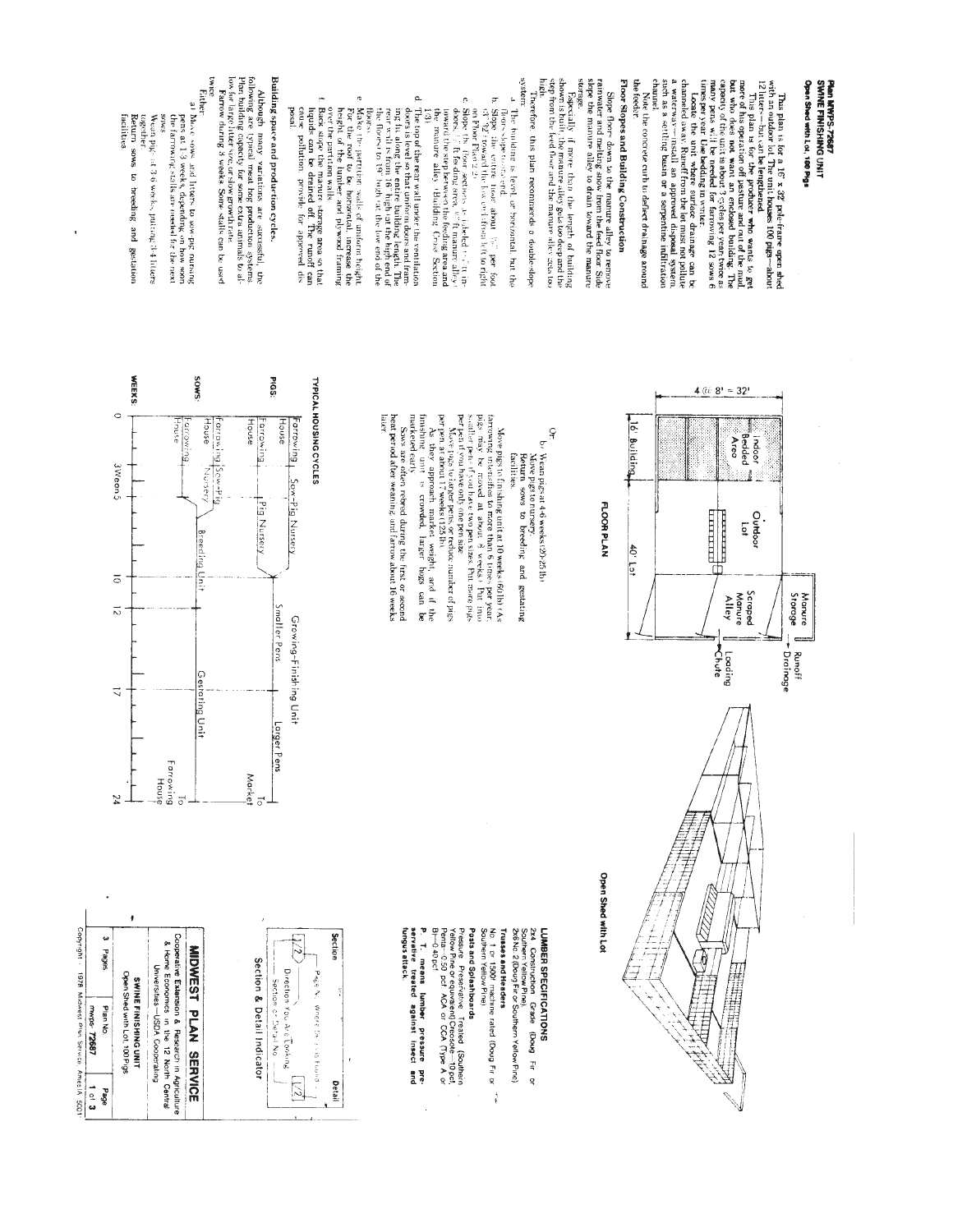